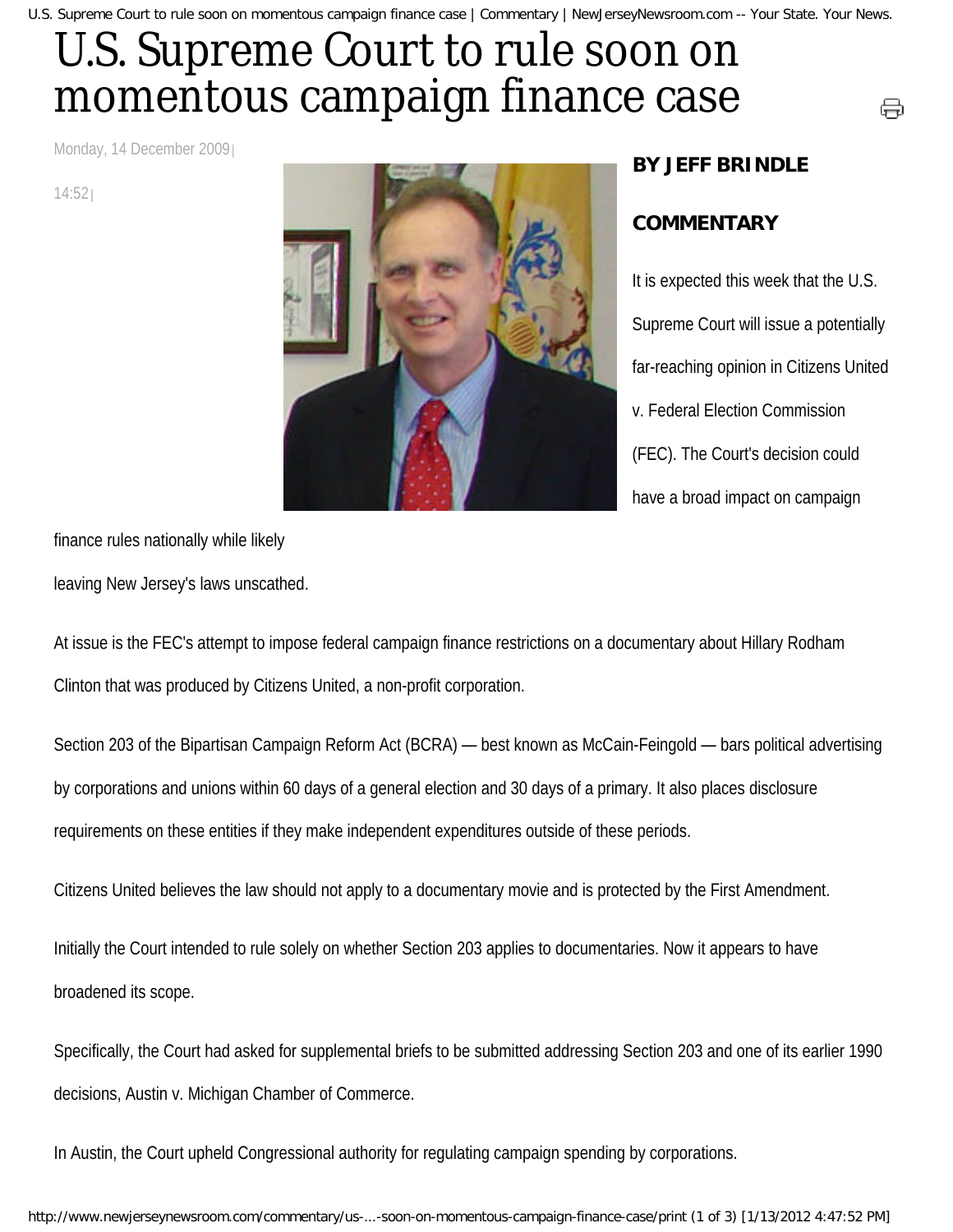U.S. Supreme Court to rule soon on momentous campaign finance case | Commentary | NewJerseyNewsroom.com -- Your State. Your News.

It is thought that the Court may rule on the constitutionality of Section 203 and modify, or even strike down, Congressional authority to regulate campaign spending by corporations and unions.

Indeed, the Supreme Court in 2003 did uphold the constitutionality of BCRA in general, but recent decisions have betrayed a desire to weaken the federal law.

In the 2007 decision in FEC v. Wisconsin Right to Life it modified restrictions contained in Section 203 rather than ban broadcasts prior to election by corporations. The Court narrowed the provision's scope by ruling that it applies only to communications where the ad pretty much uses the words "vote for or against."

A second case wherein the Court invoked First Amendment protections came in 2008 in Davis v. FEC, which struck down the "Millionaires' Amendment."

The Millionaires' Amendment attempted to level the paying field between self-funded candidates and other congressional candidates.

Under certain circumstances when self-funded candidates spent more than \$350,000 in personal funds, contribution limits would be tripled for their opponents. But the court decided the amendment created two sets of rules for the candidates.

Thus, the Court has been very protective of the First Amendment, particularly as it pertains to political speech. It is a good guess that the Court may find for Citizens United, and perhaps go farther in applying those rights to corporate political advertising in general.

What the court will decide is unknown. But it is reasonable to believe that the Supreme Court may go far in the direction of extending political speech rights to corporations and unions.

What would this mean for state regulation of corporate and union campaign spending in general, and for New Jersey specifically?

The jury is still out. Nineteen states ban corporate contributions. Those states, of which New Jersey is not one, would probably feel an impact, particularly if the court undoes Austin.